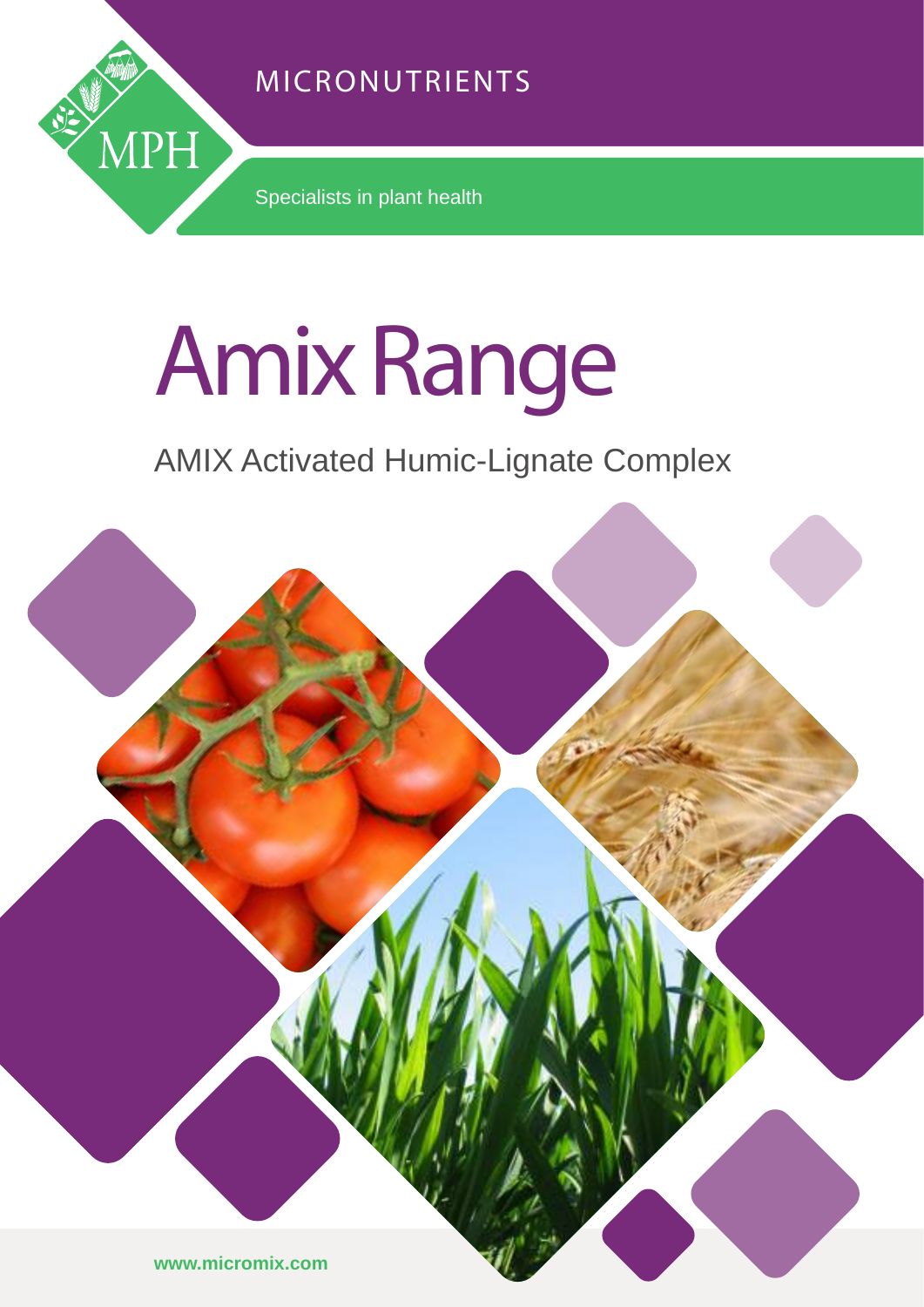

## **Amix Range**

The Amix Range is composed of unique micronutrient formulations with biostimulant properties. These micronutrients, formulated with Micromix's proprietary AMIX Active Uptake Complex, typically have a lower application rate than many comparative micronutrient formulations due to their ability to achieve active uptake at the leaf surface and in addition their ability to translocate to the growing point where it is really needed.

## **Features:**

- Produces yield responses in the absence of elemental deficiency.
- Absorption into the leaf within minutes by active uptake; not passive diffusion.
- Lower application rates compared to less sophisticated products.
- Improved translocation of lower mobility elements (e.g. Manganese).
- Benefit other tank-mix partners improving performance; fungicides etc. through plant strengthening
- Effective at lower temperatures.
- Excellent compatibility in tank-mix.
- Enhancement of tank-mix partners is consistent and can facilitate reduced pesticide usage.
- Crop safe reduced leaf scorch.

## **How does the AMIX Active Uptake Complex work?**

Micromix's proprietary AMIX Active Uptake Complex is based on Humic and Fulvic acids with lignin salts uniquely formulated to produce a low pH formulation that does not compromise the solubility of the Humic content.The AMIX Complex works with all divalent metallic cations to generate active uptake at the leaf surface (as opposed to passive) and has proven to consistently generate yield responses even in the absence of any measurable deficiency.

> **Mg Ca Mn**



2

3

4

- **Active Uptake:** Cation exchange uptake system
- 2 **Through the leaf:**  Polysaccharide access route

3 **Into the phloem:** Bio-mimicry

4 **And straight to the growing point:**  Translocation even of immobile metals like Mn

 $M_{\rm A}$ **Mn**

**Mg Ca Mn**

**And straight to the** 

**The leaf** Polysaccharide  $\overline{a}$ 

**Into the phloem:**  Bio-mimicry

**And straight to the growing point:** Translocation even of immobile metals like Maria and die Staats werd aan die 19de eeu n.C. Soos ander die 19de eeu n.C. Soos ander d<br>Gebeure

Translocation even of r arm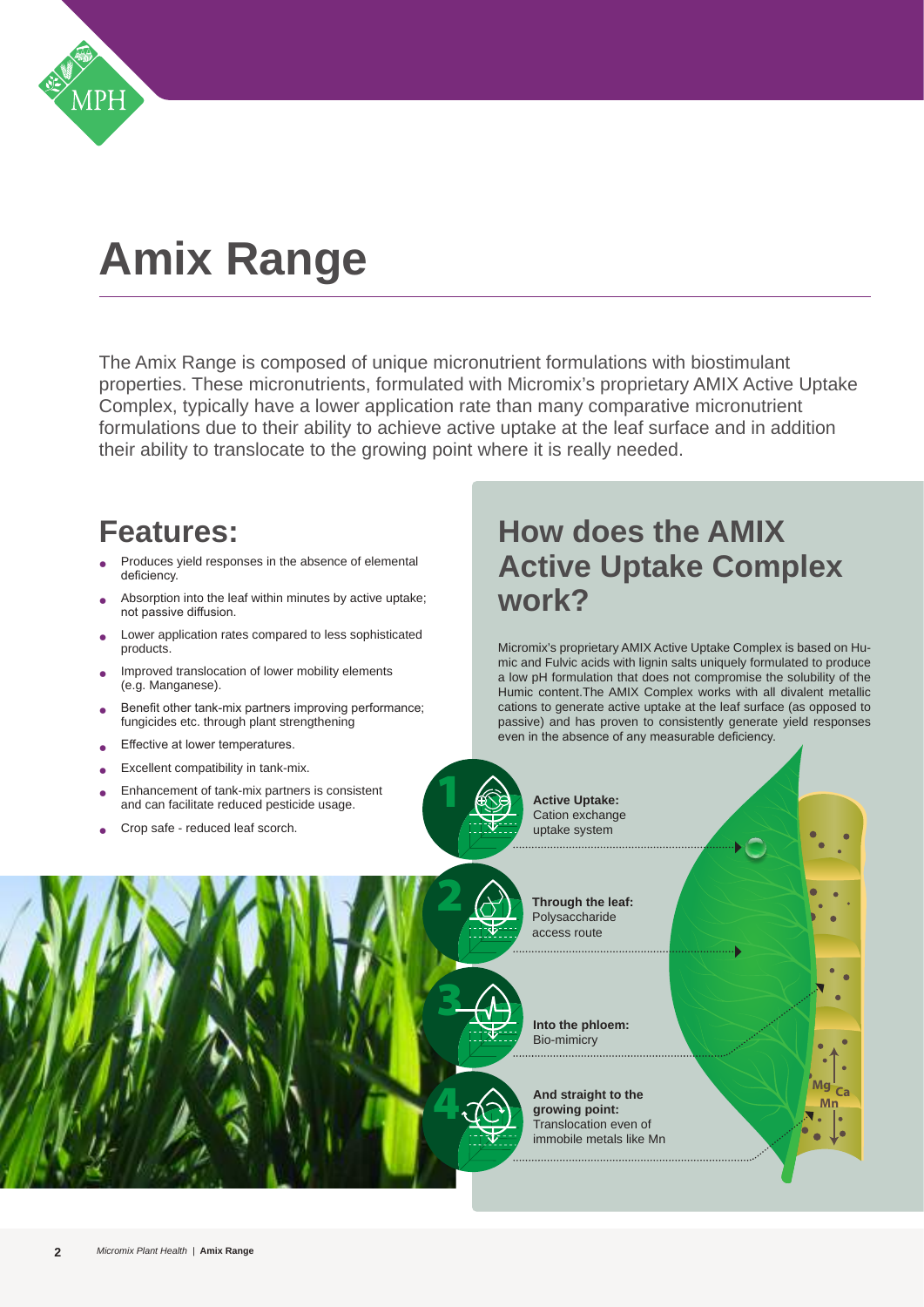## Amix Range



#### **1. An active cation uptake system**

The AMIX Complex creates an electrical gradient that moves the positive charge on the leaf surface to the top of the droplet, increasing the electrical potential difference. The positively charged metal ions in the product are repelled by the stronger ones at the top of the droplet and strongly attracted by the negative ones into the leaf.



#### **2. A polysaccharide access route to the heart of the leaf**

The AMIX Complex utilises the polysaccharide route into the leaf. This polysaccharide is found both in the beds which anchor the trichomes sited to protect areas where the phloem is loading and in striations in the leaf wax running through the surface into the epidermis.

#### **3. Using bio-mimicry to fool the plant**

The AMIX Complex is formulated with natural Leonardite-derived Humic and Fulvic biostimulants, complexed with lignin salts in a unique way that does not compromise the solubility of the Humic content at lower pH's. The humic content therefore stays soluble coercing it to admit the AMIX solution of metal ions into the phloem. Allowing both Humic and Fulvic acids to fully express their biostimulant effect.

Xylem ......

#### **4. Active translocation and mobility**

With the AMIX Complex, we obtain an optimal molecular weight, that optimises an efficient movement of the product into the phloem taking the elements to wherever the growth is taking place, even immobile elements like Manganese.

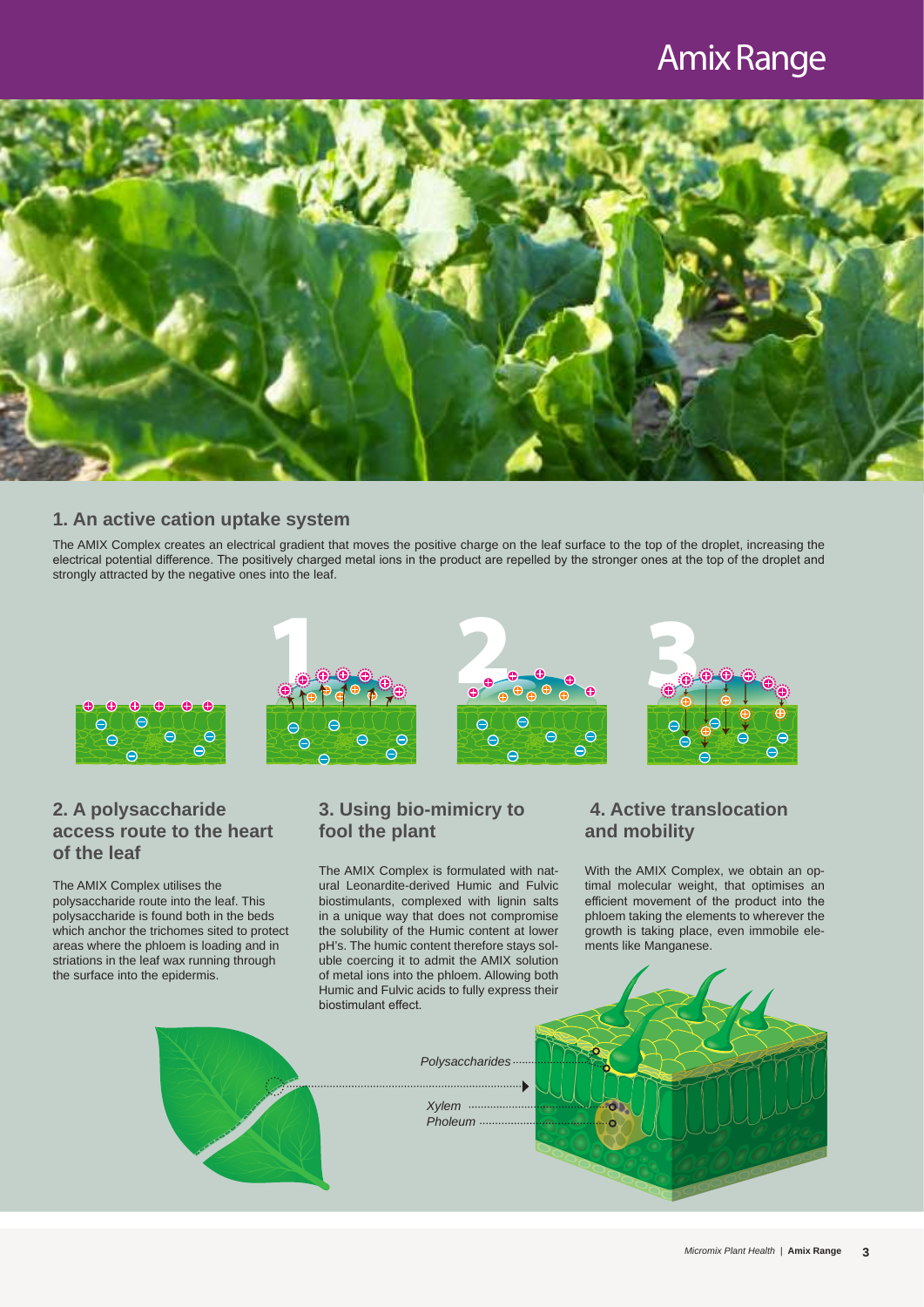

**1**

## **How to use the Amix of Range micronutrients?**

**As an efficient micronutrient or biostimulant for foliar application: Typically AMIX rate of use at 0.5 to 1.0L/ha is lower than the 3.0 to 4.0 L/ ha of market alternatives.**

The high efficiency of the formulation enhancing translocation of elements as well as efficient uptake, allows lower application rates than any comparable formulation type, yet still generates the highest tissue elemental content and translocation even with immobile nutrients like manganese.



19/10/2015

25/10/2015

 $\rightarrow$ 

#### **Manganese petiole analysis ppm after 2 hours\***

 \* Trial carried out in 2005 by Levington Laboratories on healthy tomato plants \*\* All trademarks duly acknowledged.

#### **Application rate should be proportional to crop biomass, typically:** 16.0

| Seedling to young plant                  | $0.5$ L/ha       |
|------------------------------------------|------------------|
| Late vegetative stage                    | $0.75$ L/ha      |
| From stem elongation/reproductive stage  | 0.75 to 1.0 L/ha |
| Mature High-biomass crops and root crops | 1.5 to 2.0 L/ha  |

In the event of severe elemental deficiency, a programme of repeated 1.0 L/ha treatments is more effective than a single higher dose. Avoid use of additional surfactants as this reduces the positive benefits of AMIX. at<br>— rc<br>Ia<br>pe<br>ph<br>jc

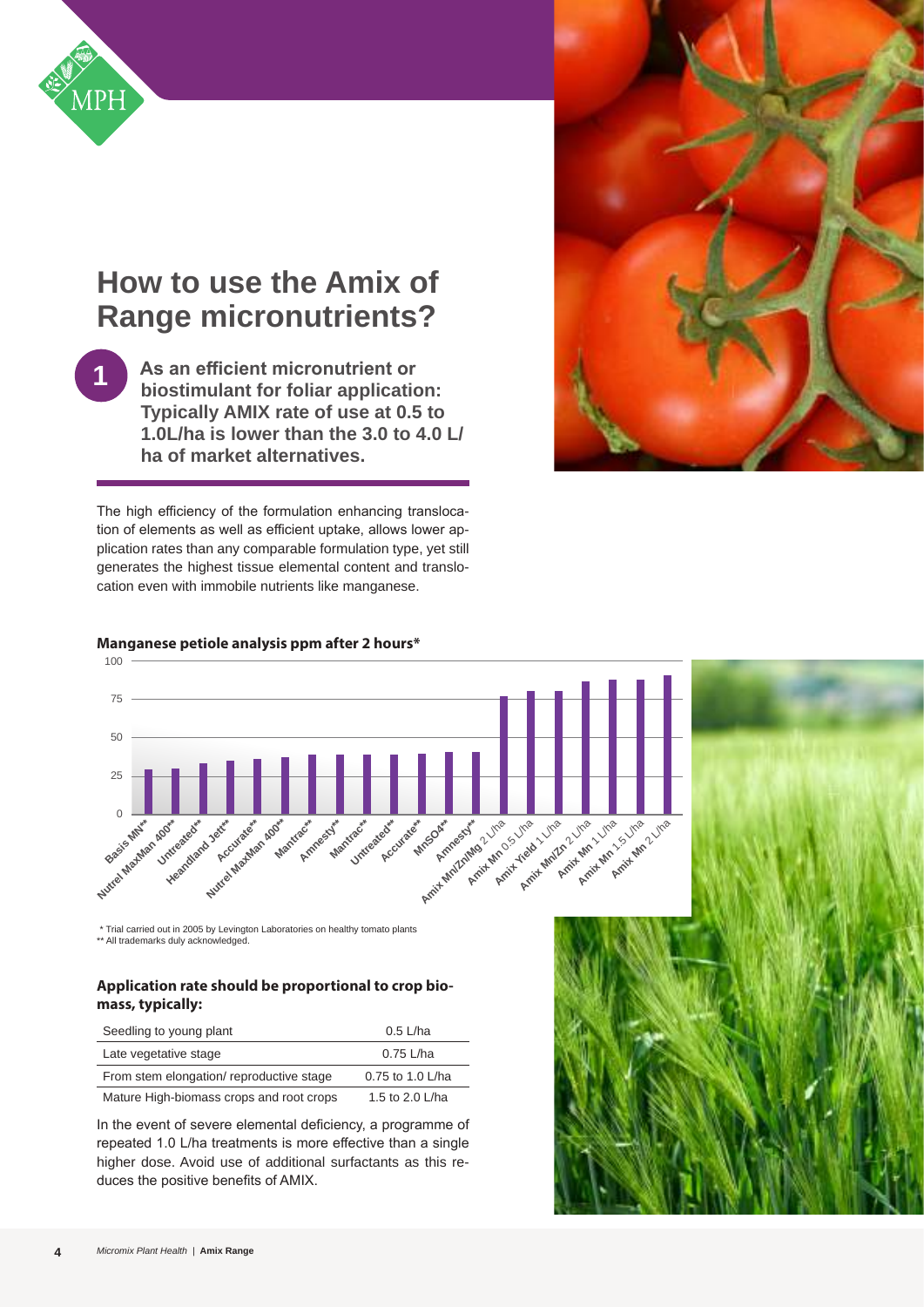

**Mantrac\*\* Amnesty\*\* 2**

### **Its plant strengthening and effect with most pesticides**<br>ix formulations have been proven to measure **Amiltical Strengthening and adjuvant effect with most pesticides As a safening tank mix partner using effect with most pesticides**

Amix formulations have been proven to measurably enhance the activity level of the pesticide when tank-mixed with fungicides, insecticides and PGR's.

#### **Timeline of Mildew disease progression in barley\***



| <b>APPLIED AT GS22</b> | <b>APPLIED AT GS30/31</b> |  |  |  |  |  |  |
|------------------------|---------------------------|--|--|--|--|--|--|
| FLAMENCO 1.5 L         | ACANTO PRIMA 1.5 L        |  |  |  |  |  |  |
| FLAMENCO + AMIX MN     | ACANTO PRIMA + AMIX YIELD |  |  |  |  |  |  |
| AMIX MN (1L/ha)        | AMIX YIELD (Mn Cu 1L/ha)  |  |  |  |  |  |  |
|                        |                           |  |  |  |  |  |  |

forizon 2020 Funded Proof-of-Concept Trial in 2015 \*\*All trademarks duly acknowledged.

**3**

**As an effective delivery mechanism additive for foliar nutrition products to improve intake and translocation by up to 25%**

Amix Activator was designed to transfer to a wide range of foliar nutrition products the unique AMIX Active Uptake Complex delivery system at a rate of 0.01 to 0.10 L / per L of foliar nutrition product mix.